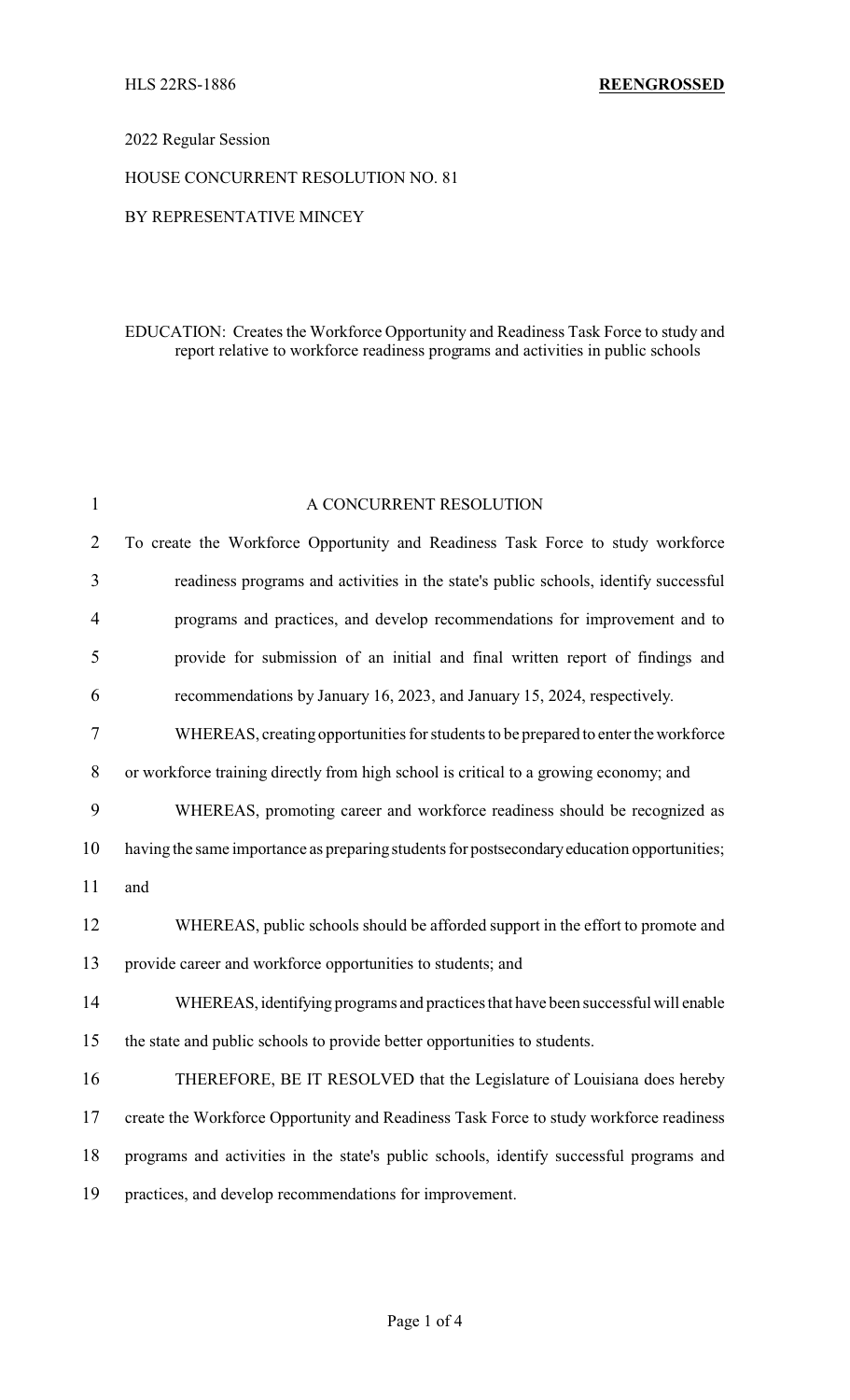BE IT FURTHER RESOLVED that the task force shall be composed of the following members: (1) The speaker of the House of Representatives or his designee. (2) The president of the Senate or his designee. (3) The president of the Louisiana Community and Technical College System. (4) A representative of the state Department of Education designated by the state superintendent of education. (5) The president of the State Board of Elementary and Secondary Education or his designee. (6) A representative of the Louisiana School Boards Association designated by the governing authority of the association. (7) A representative of the Louisiana Association of School Superintendents designated by the governing authority of the association. (8) The executive director of the Louisiana Association of Public Charter Schools or his designee. (9) A designee of the governing authority of the Louisiana Association of Principals who is a career and technical education coordinator from a large district (greater than or equal to 20,000 students) with a successful career and technical education program. (10) A designee of the governing authority of the Louisiana Association of Principals who is a career and technical education coordinator from a small district (less than or equal to 3,000 students) with a successful career and technical education program. (11) A designee of the governing authority of the Louisiana Association of School Executives who is a principal from a large high school (greater than or equal to 1,500 students) with a successful career and technical education program. (12) A designee of the governing authority of the Louisiana Association of School Executives who is a principal from a small high school (less than or equal to 200 students) with a successful career and technical education program. (13) The president and chief executive officer of the Council for A Better Louisiana or his designee.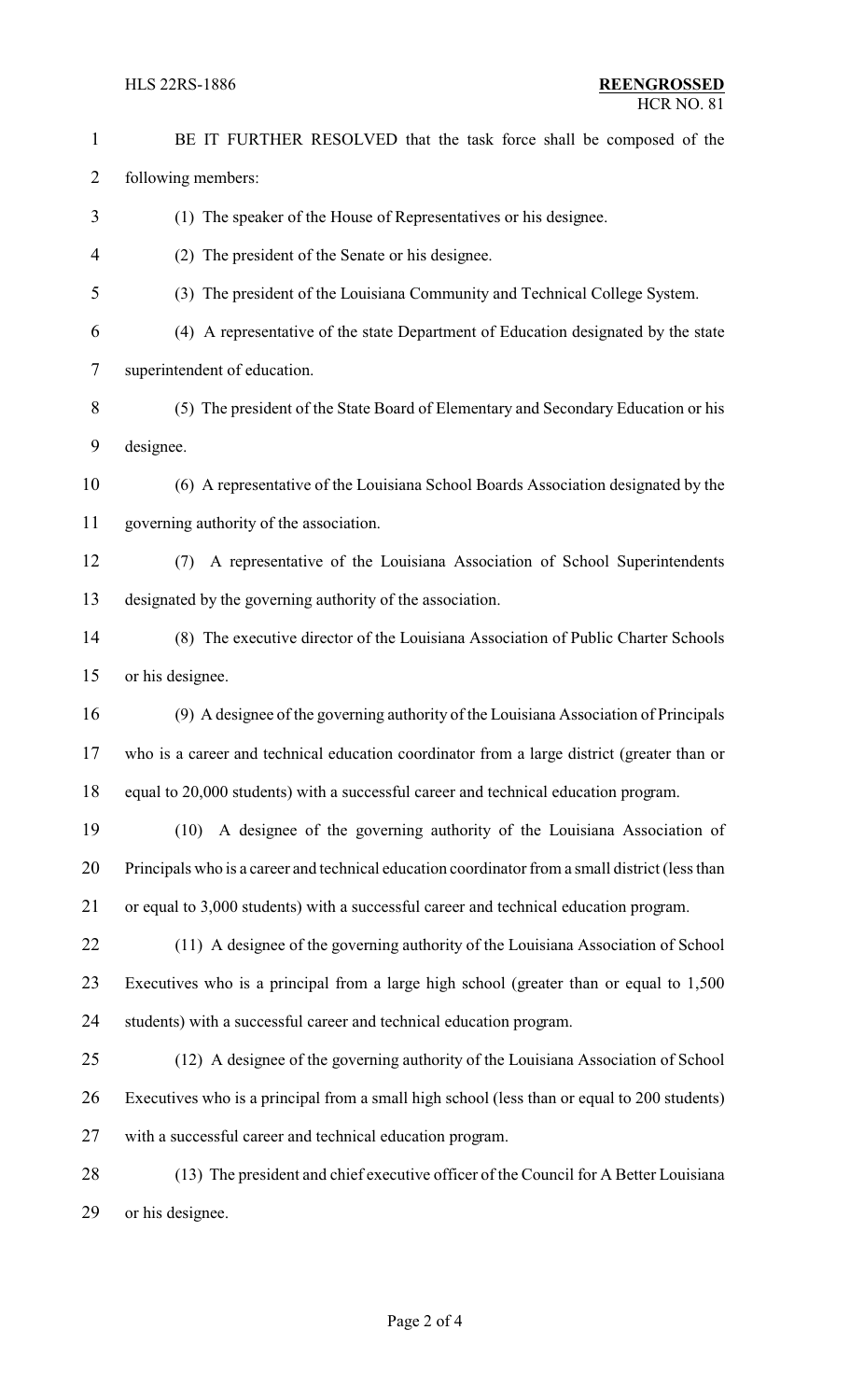(14) A representative of the Louisiana Chamber of Commerce Foundation designated by the governing authority of the foundation. (15) A representative of the Louisiana Economic Development Corporation designated by the governing authority of the corporation. (16) The secretary of the Louisiana Workforce Commission or his designee.

 (17) A representative of the Louisiana Association of Business and Industry designated by the governing authority of the association.

 BE IT FURTHER RESOLVED that the president of the Louisiana Community and Technical College System (LCTCS) shall be responsible for designating LCTCS staff to assist the task force in performing its duties, shall serve as chair of the task force, and shall call the first meeting of the task force, which shall be held not later than July 15, 2022, and at which time the task force shall adopt rules of procedure, a work schedule, and any additional measures that it deems necessary for the timely performance of its duties, including selection of a vice chair and other officers.

 BE IT FURTHER RESOLVED that the termination date of the task force shall be two years after the convening of its first meeting, unless it is deemed necessary by the LCTCS president to extend the task force's operations by another year to monitor and assist with implementation of any recommendations.

 BE IT FURTHER RESOLVED that members of the task force shall serve without compensation.

 BE IT FURTHER RESOLVED that the task force shall submit an initial written report of findings of recommendations by January 16, 2023, and a final written report of findings and recommendations byJanuary15, 2024, to the governor, the state superintendent of education, the House Committee on Education, the Senate Committee on Education, the president of the State Board of Elementary and Secondary Education, and the author of this Resolution, which shall include recommendations for legislation, if any, relative to the following:

 (1) Current workforce readiness programs and activities in the state's public schools, including but not limited to high school vocational education programs, dual enrollment programs, and internships.